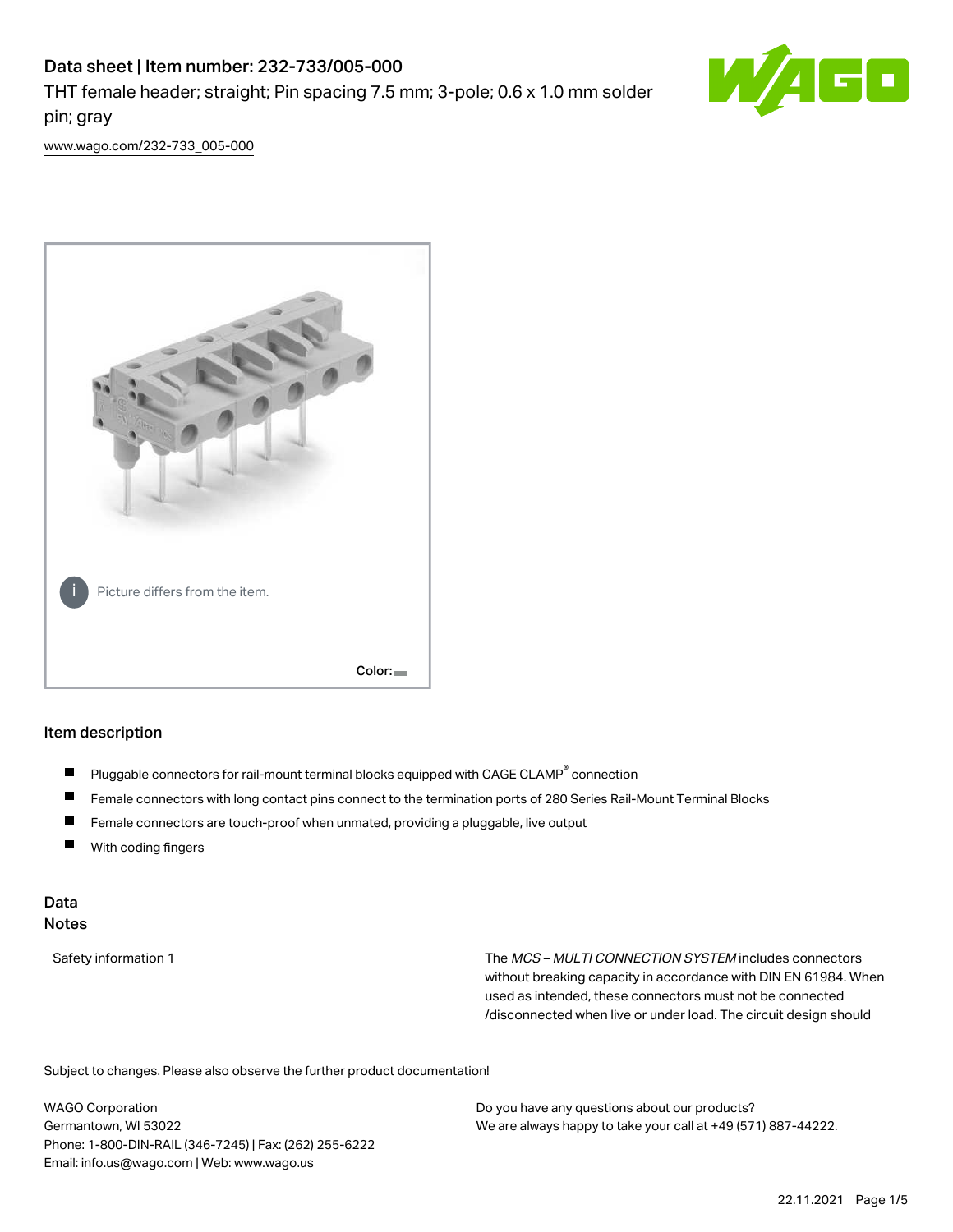

|           | ensure header pins, which can be touched, are not live when<br>unmated. |
|-----------|-------------------------------------------------------------------------|
| Variants: | Other pole numbers                                                      |
|           | Other versions (or variants) can be requested from WAGO Sales or        |
|           | configured at https://configurator.wago.com/                            |

## Electrical data

#### IEC Approvals

| Ratings per                 | IEC/EN 60664-1                                                        |
|-----------------------------|-----------------------------------------------------------------------|
| Rated voltage (III / 3)     | 500 V                                                                 |
| Rated surge voltage (III/3) | 6 <sub>kV</sub>                                                       |
| Rated voltage (III/2)       | 400 V                                                                 |
| Rated surge voltage (III/2) | 6 <sub>kV</sub>                                                       |
| Rated surge voltage (II/2)  | 6 <sub>kV</sub>                                                       |
| Rated current               | 12A                                                                   |
| Legend (ratings)            | $(III / 2)$ $\triangle$ Overvoltage category III / Pollution degree 2 |

## UL Approvals

| Approvals per                  | UL 1059 |
|--------------------------------|---------|
| Rated voltage UL (Use Group B) | 300 V   |
| Rated current UL (Use Group B) | 15 A    |
| Rated voltage UL (Use Group D) | 300 V   |
| Rated current UL (Use Group D) | 10 A    |

#### Ratings per UL

| Rated vol†r<br>1977<br>ີ | 600 V<br>.  |
|--------------------------|-------------|
| + הם<br>10 7 J           | . –<br>____ |

## CSA Approvals

| Approvals per                   | CSA   |
|---------------------------------|-------|
| Rated voltage CSA (Use Group B) | 300 V |
| Rated current CSA (Use Group B) | 15 A  |
| Rated voltage CSA (Use Group D) | 300 V |
| Rated current CSA (Use Group D) | 10 A  |

Subject to changes. Please also observe the further product documentation!

| <b>WAGO Corporation</b>                                | Do you have any questions about our products?                 |
|--------------------------------------------------------|---------------------------------------------------------------|
| Germantown, WI 53022                                   | We are always happy to take your call at +49 (571) 887-44222. |
| Phone: 1-800-DIN-RAIL (346-7245)   Fax: (262) 255-6222 |                                                               |
| Email: info.us@wago.com   Web: www.wago.us             |                                                               |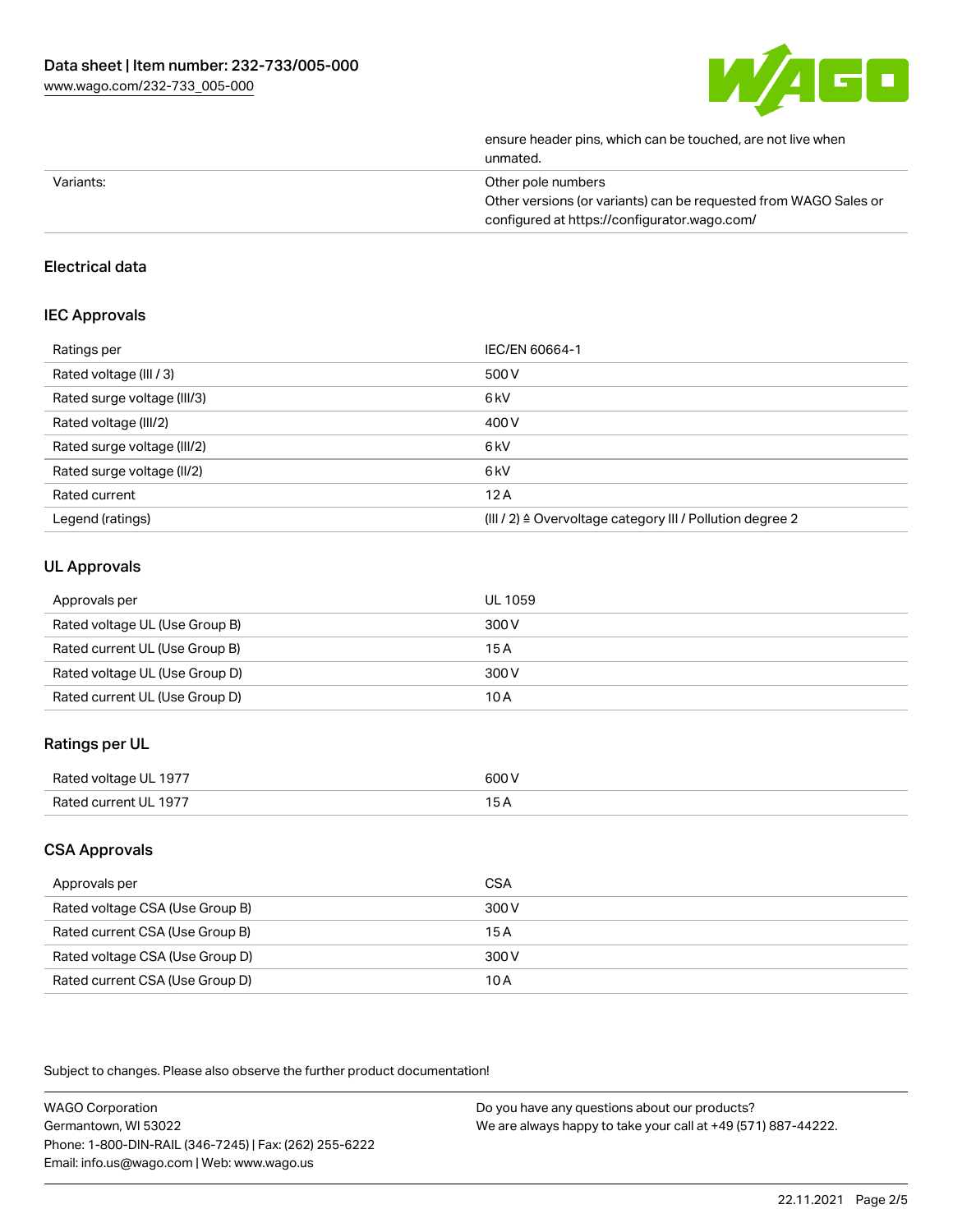

## Connection data

| Total number of potentials |  |
|----------------------------|--|
| Number of connection types |  |
| Number of levels           |  |

#### Connection 1

| Number of poles |  |  |
|-----------------|--|--|

## Physical data

| Pin spacing             | 7.5 mm / 0.295 inch   |
|-------------------------|-----------------------|
| Width                   | 21.5 mm / 0.846 inch  |
| Height                  | 32.75 mm / 1.289 inch |
| Height from the surface | 18.25 mm / 0.719 inch |
| Depth                   | 11.6 mm / 0.457 inch  |

#### Plug-in connection

| Contact type (pluggable connector) | Female connector/socket                   |
|------------------------------------|-------------------------------------------|
| Connector (connection type)        | for front-entry rail-mount terminal block |
| Mismating protection               | No                                        |
| Locking of plug-in connection      | Without                                   |

#### Material data

| Color                       | gray                                  |
|-----------------------------|---------------------------------------|
| Material group              |                                       |
| Insulation material         | Polyamide (PA66)                      |
| Flammability class per UL94 | V0                                    |
| Contact material            | Electrolytic copper $(E_{\text{Cl}})$ |
| Contact plating             | tin-plated                            |
| Fire load                   | 0.071 MJ                              |
| Weight                      | 3.7 <sub>g</sub>                      |
|                             |                                       |

#### Environmental requirements

Limit temperature range  $-60... +85$  °C

Subject to changes. Please also observe the further product documentation!

| <b>WAGO Corporation</b>                                | Do you have any questions about our products?                 |
|--------------------------------------------------------|---------------------------------------------------------------|
| Germantown, WI 53022                                   | We are always happy to take your call at +49 (571) 887-44222. |
| Phone: 1-800-DIN-RAIL (346-7245)   Fax: (262) 255-6222 |                                                               |
| Email: info.us@wago.com   Web: www.wago.us             |                                                               |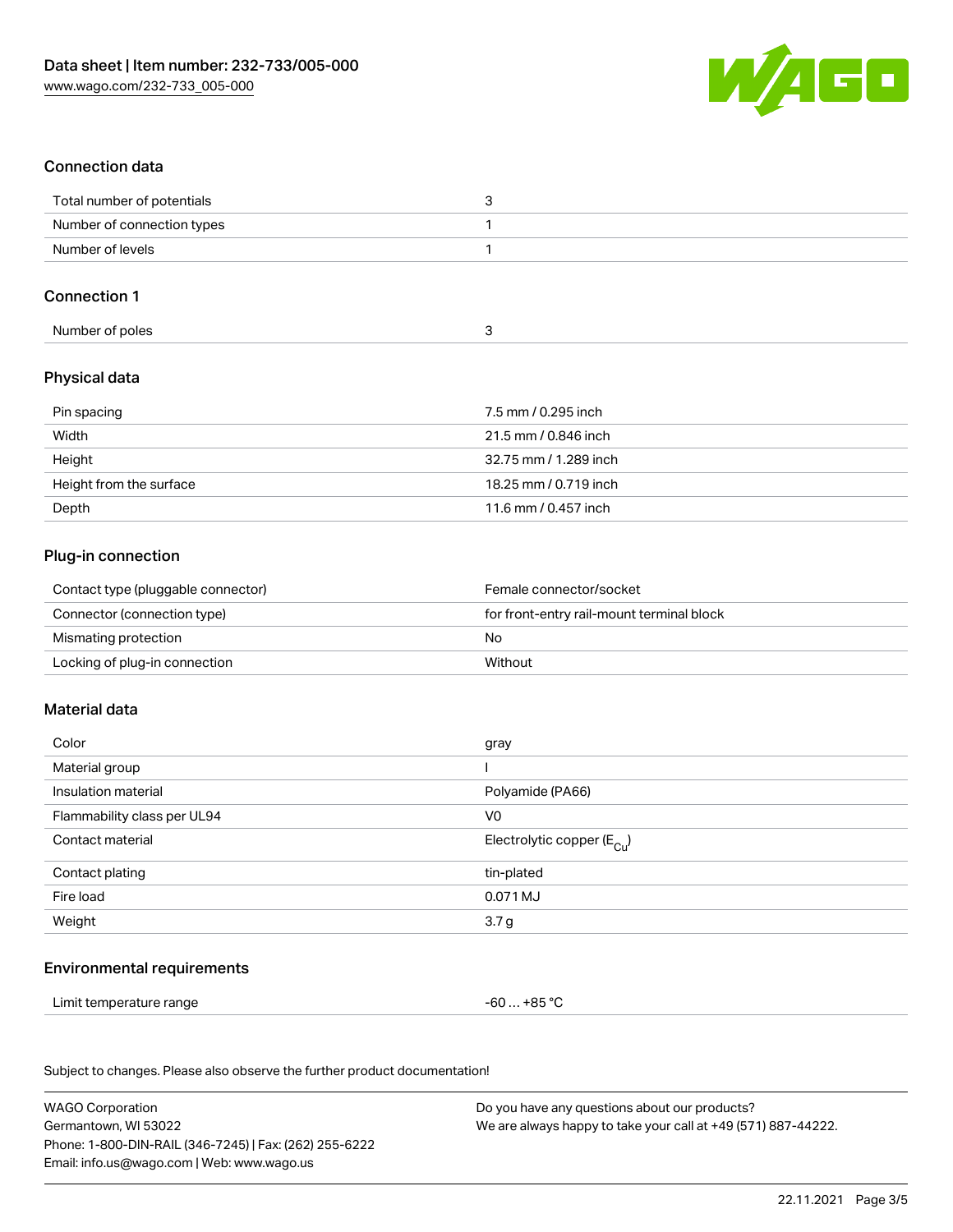

## Commercial data

| Product Group         | 3 (Multi Conn. System) |
|-----------------------|------------------------|
| PU (SPU)              | 50 Stück               |
| Packaging type        | box                    |
| Country of origin     | <b>DE</b>              |
| <b>GTIN</b>           | 4044918570107          |
| Customs tariff number | 8536694040             |

## Approvals / Certificates

#### Country specific Approvals

| Logo                | Approval                                            | <b>Additional Approval Text</b> | Certificate<br>name |
|---------------------|-----------------------------------------------------|---------------------------------|---------------------|
|                     | CВ<br>DEKRA Certification B.V.                      | IEC 61984                       | NL-39756            |
| EMA<br><b>INEUR</b> | <b>KEMA/KEUR</b><br><b>DEKRA Certification B.V.</b> | EN 61984                        | 2190761.01          |

#### Ship Approvals

Email: info.us@wago.com | Web: www.wago.us

| Logo                                            | Approval                                                                   | <b>Additional Approval Text</b>                                                                                | Certificate<br>name                |
|-------------------------------------------------|----------------------------------------------------------------------------|----------------------------------------------------------------------------------------------------------------|------------------------------------|
| ABS                                             | <b>ABS</b><br>American Bureau of Shipping                                  |                                                                                                                | $19-$<br>HG15869876-<br><b>PDA</b> |
|                                                 | <b>BV</b><br>Bureau Veritas S.A.                                           | <b>IEC 60998</b>                                                                                               | 11915/D0 BV                        |
|                                                 | <b>DNV GL</b><br>Det Norske Veritas, Germanischer Lloyd                    | EN 60998                                                                                                       | TAE000016Z                         |
| <b>UL-Approvals</b>                             |                                                                            |                                                                                                                |                                    |
| Logo                                            | Approval                                                                   | <b>Additional Approval Text</b>                                                                                | Certificate<br>name                |
|                                                 | <b>UR</b><br>Underwriters Laboratories Inc.                                | <b>UL 1059</b>                                                                                                 | E45172                             |
|                                                 | <b>UR</b><br>Underwriters Laboratories Inc.                                | <b>UL 1977</b>                                                                                                 | E45171                             |
|                                                 | Subject to changes. Please also observe the further product documentation! |                                                                                                                |                                    |
| <b>WAGO Corporation</b><br>Germantown, WI 53022 | Phone: 1-800-DIN-RAIL (346-7245)   Fax: (262) 255-6222                     | Do you have any questions about our products?<br>We are always happy to take your call at +49 (571) 887-44222. |                                    |